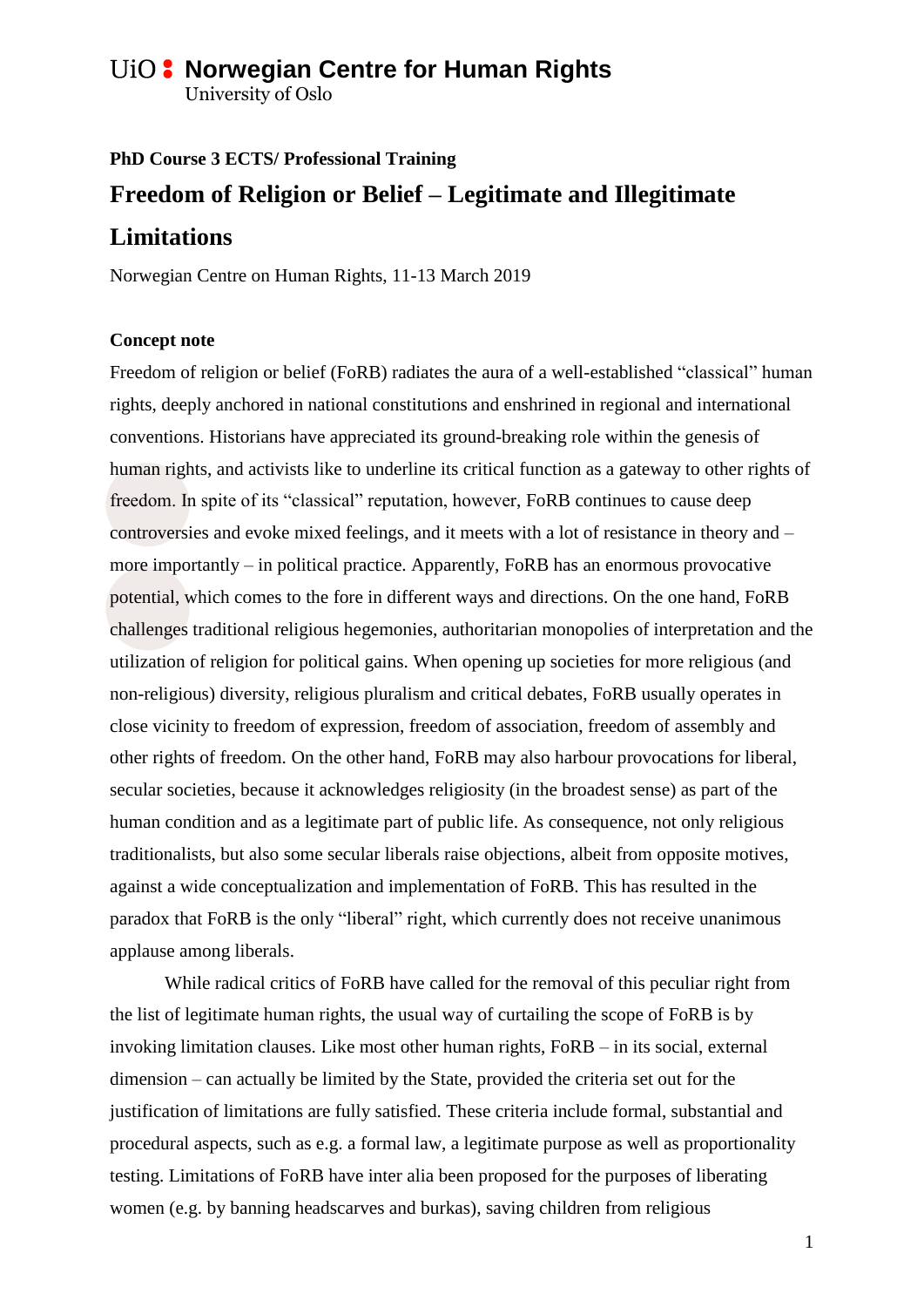## **ViO: Norwegian Centre for Human Rights**

University of Oslo

indoctrination, preventing religious extremism and violence, protecting the feelings of others, guarantee the secular nature of public institutions, safeguarding societal "harmony" and many other goals.

The delicate issue of limitations of FoRB, which analogously concerns other rights as well (e.g. freedom of expression, freedom of association, right to privacy etc.), is of enormous significance for human rights practice. There can be no easy solution. It is a truism that no right of freedom can be without limitations, because otherwise freedom would most likely become the "elbow freedom" of those who do not care about the rights of others. That is why limitation clauses form an inherent part of human rights law, including FoRB. At the same time, one cannot ignore the danger that limitation clauses can become the entry point for arbitrary and overly broad restrictions, sometimes by conjuring up alleged normative conflicts, which at closer analysis may turn out to not even exist. The frequent experience of a lax, loose and unsubstantiated use of limitation arguments calls for caution and a high degree of empirical and normative diligence in the interpretation and application of the respective provisions.

The Oslo Coalition on Freedom of Religion or Belief, based in the Norwegian Centre for Human Rights, has embarked on a complex research project, which explores the application of limitation clauses concerning FoRB in different national, European and international contexts: the UN Human Rights Committee, the European Court of Human Rights and countries like Brazil, Denmark, Indonesia, Nigeria, Turkey etc. The purpose is to better understand the practice of handling limitation clauses in order to identify criteria for distinguishing between legitimate and illegitimate ways of restricting certain FoRB manifestations. The PhD seminar will inter alia provide an opportunity to discuss some of the preliminary findings of the research project.

The first two sessions of the seminar are dedicated to exploring the human rights nature of FoRB in general. This implies a clear conceptual differentiation between traditional policies of religious tolerance and the modern human rights approach in handling religious diversity, based on principles of universality, freedom and equality. Using a General Comment of the UN Human Rights Committee, which serves as the monitoring body in charge of overseeing the International Covenant on Civil and Political Rights, we then analyze the criteria for justifying limitations, as set out in international human rights law. One important point in this context is that the onus of argumentation falls on those who deem limitation necessary, not on those who wish to exercise their right to FoRB. Bearing in mind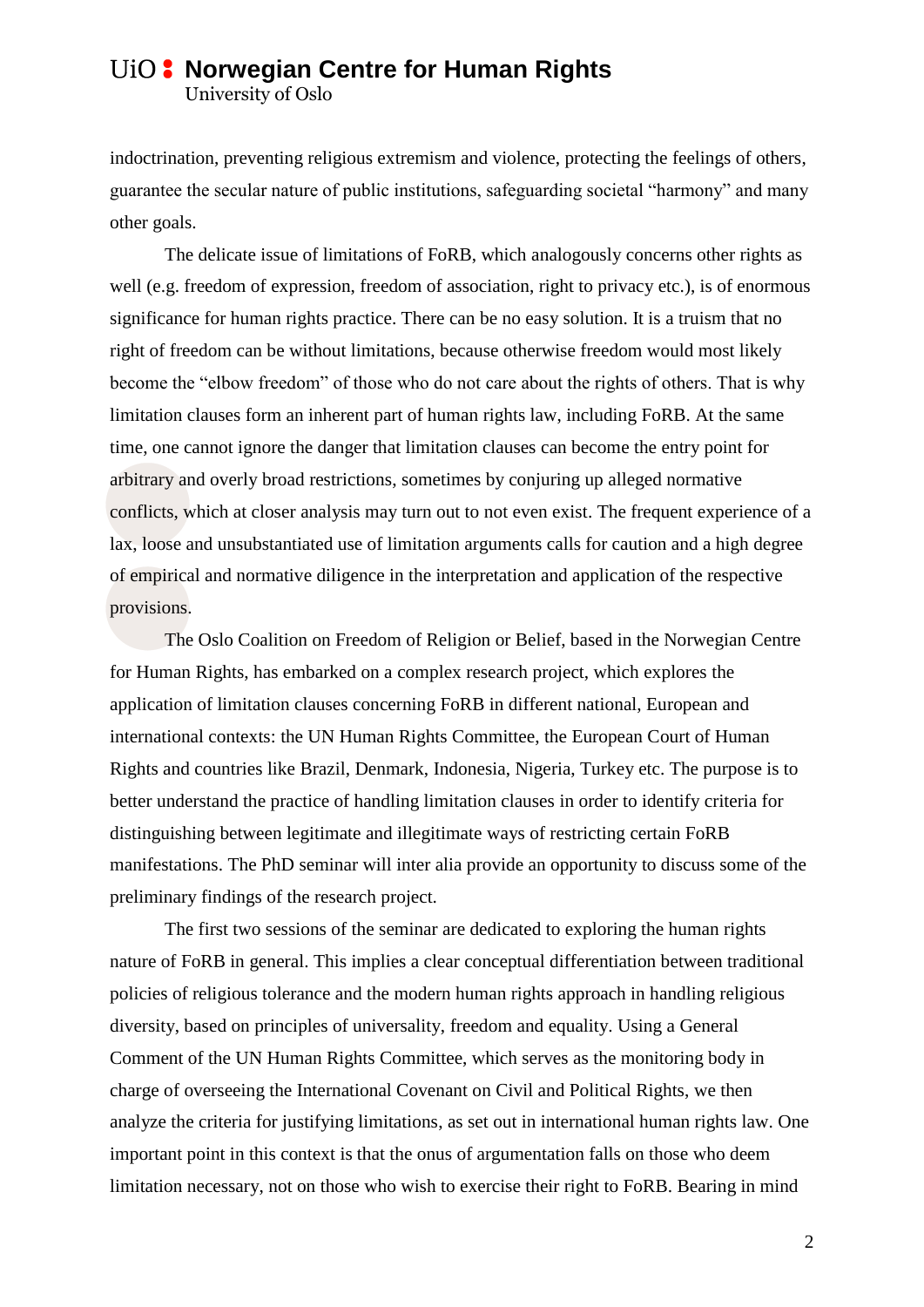## **ViO: Norwegian Centre for Human Rights**

University of Oslo

the criteria for justifying limitations, we subsequently move on to discuss a number of practical examples, cases as well as situations. This covers countries from different parts of the world (Nigeria, Indonesia, Kazakhstan etc.), but not least in Europe. We deal with judgments of the European Court of Human Rights (based in Strasbourg) and hear about recent developments in Scandinavian country, including Norway. One section will focus on blasphemy laws, especially in Islamic countries. The seminar also gives an opportunity to discuss various practical experiences (e.g. from country missions by UN special rapporteurs) and new initiatives.

The Oslo Coalition brings together experts from different disciplines and practitioners with different backgrounds of experience. Accordingly, the PhD seminar will likewise be an interdisciplinary enterprise, with perspectives coming from law, philosophy, political science and history of religion. Participants are expected to prepare the seminar by studying some articles within the reading material provided by the organizers.

## **Time and venue**

The course will take in the premises of the Norwegian Centre for Human Rights from 11 to 13 March, 2019. Participants are expected to study beforehand the course material. These reading materials will be made available upon registration.

#### **Course fee**

Participants to the course will be charged a 3,000 NOK (Norwegian kroner) fee, lunches included. PhD candidates from Norwegian universities are entitled to a fee exemption, except for a small payment for lunches of 500 NOK.

### **Academic assessment**

The PhD candidates taking the course are expected to write an essay of 4,000 words on an assigned, or approved topic by one of the course lecturers.

### **Target group**

While the course is primarily aimed at PhD candidates doing research on this area, it is also open to professionals (with different backgrounds) who have an interest or are working with issues concerning religion and violence.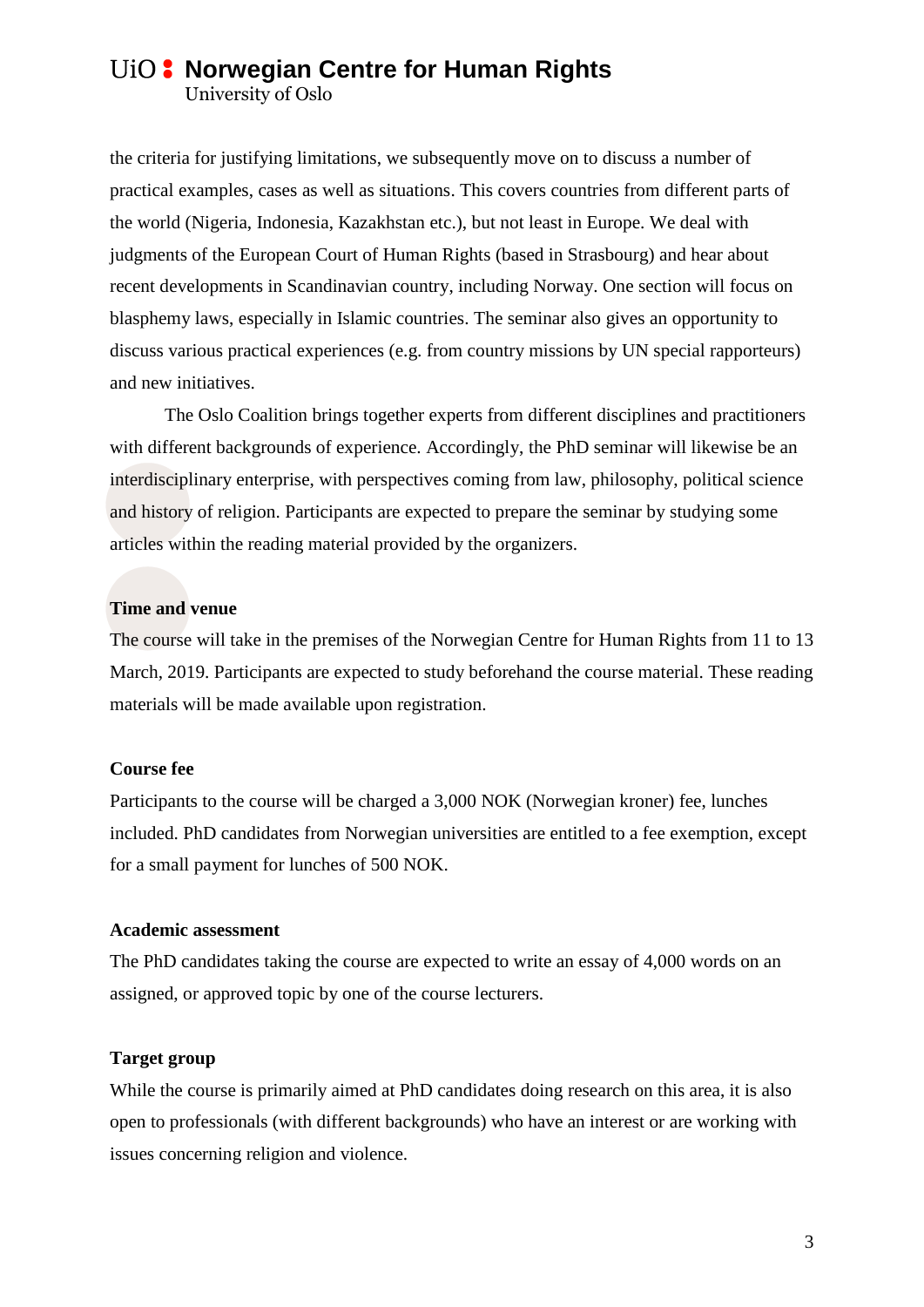## **ViO: Norwegian Centre for Human Rights** University of Oslo

## **Program Ph.D. Course/ Professional Training**

## **Monday March 11**

- **08:30 – 09:00** Coffee, registration and Welcome
- **09:00 – 09:15** *Scrutinizing Limitations on Freedom of Religion or Belief* (Lena Larsen)
- **09:15 – 10:30** *From Tolerance to FORB* (Heiner Bielefeldt and Tore Lindholm)
- **10:30 – 10:45** Coffee break

**10:45 – 12:15** *FORB as a Human Right* **(**Heiner Bielefeldt)

**12:15 – 13:00 Lunch Break**

**13:00 – 14:15** *On Limitations: UN HR Committee's General Comment 22* (Group work)

**14:15 – 14:30 Coffee break**

**14:30 – 16:00** Presentation of results discussion (Heiner Bielefeldt)

## **Tuesday March 12**

- **09:00 – 10:30** *Limitations of FORB: The European Court of Human Rights* (Thiago Alvares)
- **10:30 – 10:45** Coffee break
- **10:45 – 12:15** *SAS vs France.* Case presentation and group work (Thiago Alvares)

**12:15 – 13:00** Lunch

**13:00 – 14:15** *FORB and non-discrimination in Scandinavia* (Ingvill Thorson Plesner)

**14:15 – 14:30** Coffee Break

**14:30 – 16:00** The case of Nigeria: Freedom of religion, and current discussions and dilemmas (Gina Lende)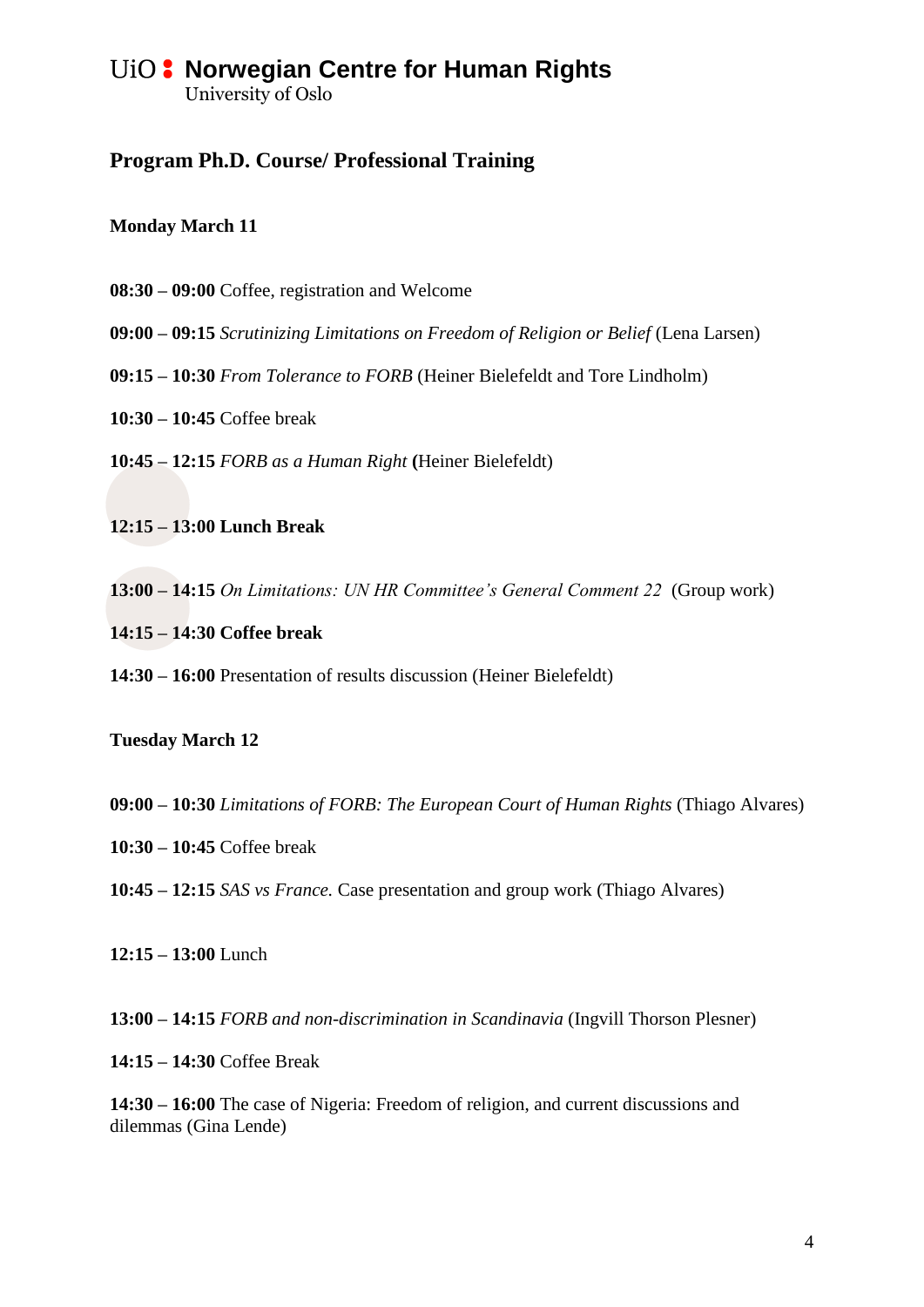## **ViO: Norwegian Centre for Human Rights** University of Oslo

**Wednesday March 13**

**09:00 – 10:30** *Islam, FoRB and Gender Equality* (Lena Larsen)

**10:30 – 10:45** Coffee break

**10:45 – 12:15** *Experience in the UN: The way towards the Rabat Plan* (Heiner Bielefeldt)

**12:15 – 13:00** Lunch

**13:00 – 14:30** *Lessons from the field* (Heiner Bielefeldt)

**14:30 – 14:45** Coffee break

**14:45 – 16:00** TBC

(Persons mentioned in brackets are chiefly, not exclusively, in charge of the sessions.)

### **Reading materials**

General Comment No. 22 of the UN HR Committee (1993).

Heiner Bielefeldt/ Nazila Ghanea/ Michael Wiener, Freedom of Religion or Belief. An International Law Commentary, Oxford: OUP, 2016, pp. 1-40 (= introduction, normative profile, facets of the history of FoRB).

Bielefeldt/ Ghanea/ Wiener. op.cit., pp. 551-570 (chapter on limitations).

Guglielmo Verdrame, Resuing Human Rights from Proportionality, in: Roman Craft et al, eds., Philosophical Foundations of Human Rights, Oxford: OUP, 2015, pp. 341-357.